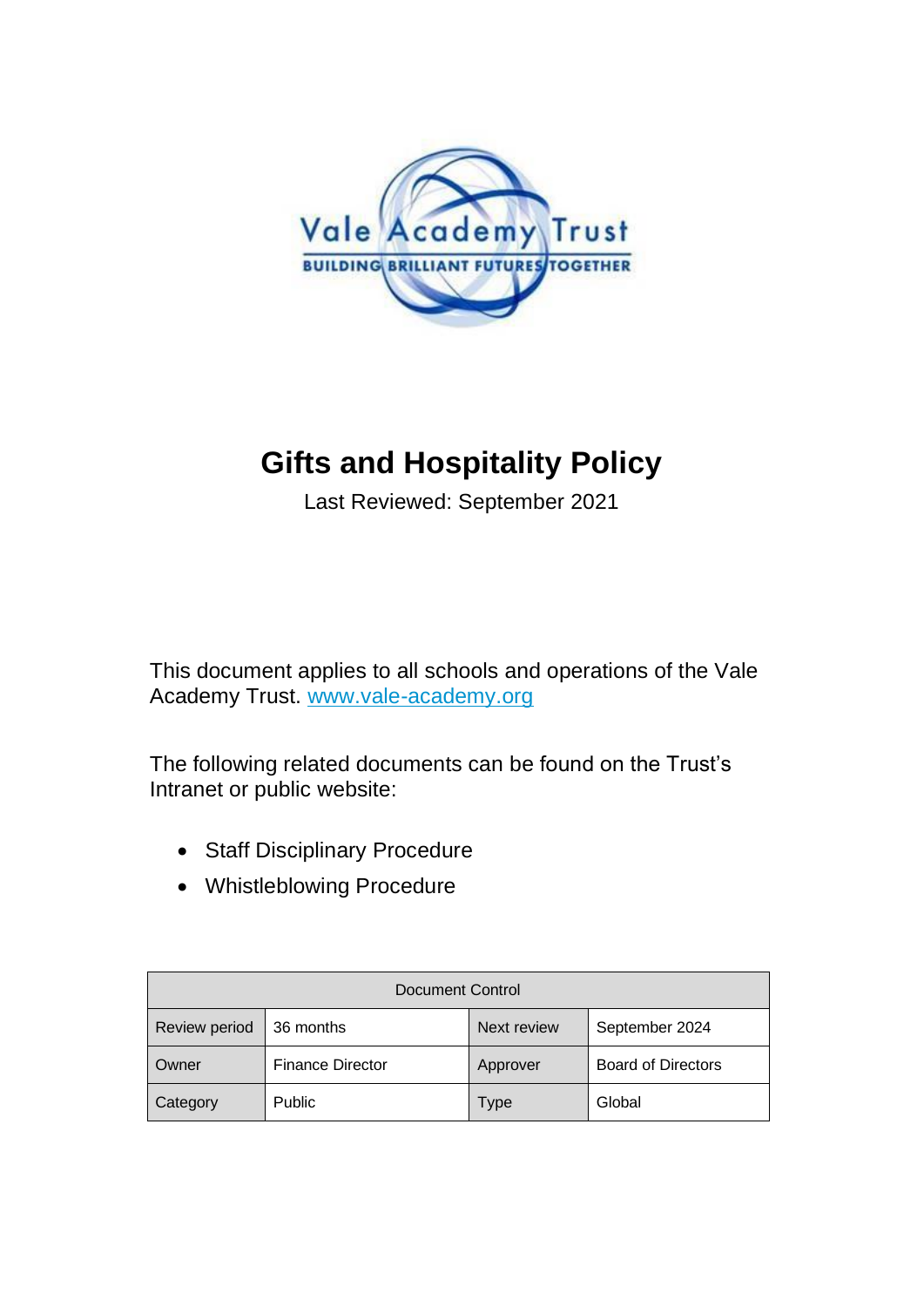# **1. Aims and Scope**

This policy aims to ensure that:

Vale Academy Trust ('the Trust') funds are used only in accordance with the law, the Trust's articles of association, its funding agreement and the latest Academies Financial Handbook

The Trust operates in a way that commands broad public support

The Trust has due regard to propriety and regularity, and ensures value for money, in the use of public funds

Trustees fulfil their fiduciary duties and wider responsibilities as charitable trustees and company directors when representing the Trust or engaged in matters related to the Trust

Staff, volunteers, members, trustees and local governors are aware of what constitutes acceptable gifts and hospitality, and the process that must be followed if they are presented with any of the same when it is related to Trust business, or to their role in the Trust, or could reasonably be perceived as such.

# **2. Legislation and guidance**

This policy is based on the [Academy Trust Handbook,](https://www.gov.uk/government/publications/academies-financial-handbook) which requires the Trust to have a policy and register on the acceptance of gifts, hospitality, awards, prizes or any other benefit which might be seen to compromise the personal judgement or integrity of staff, volunteers, members, trustees, local governors, and/or any other representative of the Trust.

This policy also complies with the Trust's funding agreement and articles of association.

# **3. Definitions**

**Gifts** are any items, cash, awards, prizes, goods, vouchers or services, offered without expectation of payment or benefit. Gifts also include goods or services offered at a discounted rate, or on terms not available to the general public.

**Hospitality** is defined as food, drink, accommodation or entertainment (such as cultural or sporting events) provided free of charge, heavily discounted or on terms not generally available to the general public.

## **4. Roles and responsibilities**

## **4.1 Staff, volunteers, members, trustees and local governors**

Staff, volunteers, members, trustees and local governors must:

Comply with the conditions set out in this policy

Not give or accept gifts or hospitality to or from a third party where it might be perceived that their personal integrity has the potential to be compromised, or that the Trust might be placed under any obligation as a result of acceptance

Not use their official position to further their private interests or the interests of others

Not solicit gifts or hospitality

Consult the Trust's Finance Director or a Trust headteacher, as appropriate, before accepting or offering any gifts or hospitality with a value of over £25.

Must report within 7 days any gifts or hospitality with a value of over £25 offered to them or the Trust, even if declined. The report must be made by email directly to the Finance Director, who will ensure that the report is recorded in the Trust's Gifts and Hospitality Register (see appendix 1 for an example register).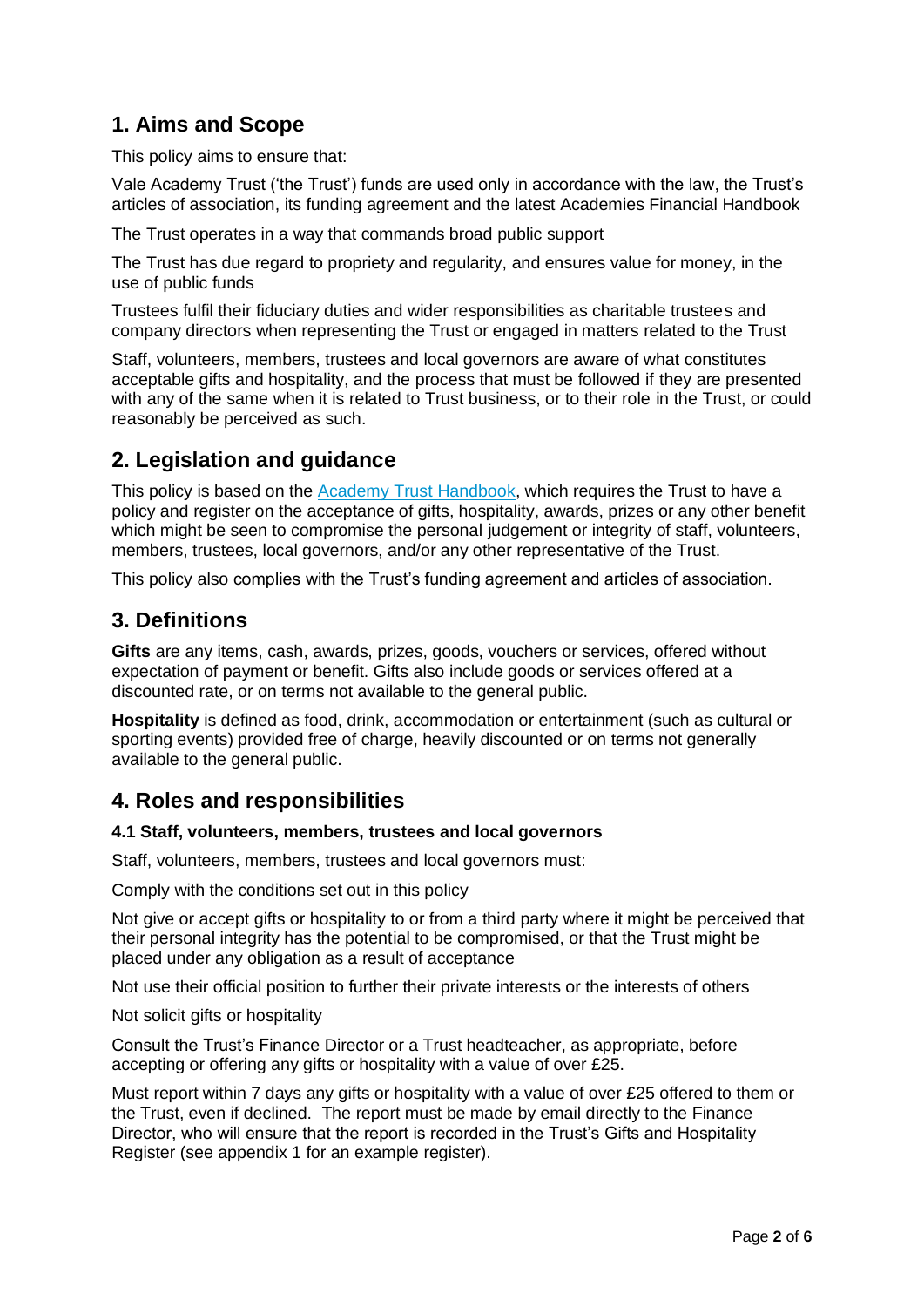## **4.2 Trustees and local governors**

In addition to the provisions of 4.1, trustees and local governors will ensure that the Trust's funds are used in a way that commands broad public support, pays due regard to propriety and regularity, and provides value for money.

### **4.3 Headteachers**

Headteachers are responsible for ensuring that school-based staff and volunteers are aware of and understand this policy, and that it is being implemented consistently.

All headteachers will act with the utmost integrity on all matters relating to gifts and hospitality, ensuring that they set a good example to their school, the wider Trust, and to those outside the organisation.

Headteachers, in collaboration with the Finance Director, will ensure that decisions on whether individuals or the Trust can accept or offer gifts or hospitality with a value of over £25 are in line with this policy.

### **4.4 The Finance Director**

The Finance Director will ensure that:

The Trust maintains a gifts and hospitality register

Figures for transactions relating to gifts made by the Trust are disclosed in the Trust's audited accounts, in accordance with the Academies Financial Handbook

At least three times each academic year, the gifts and hospitality register is disclosed to the Board of Directors, through the Board's Finance and Operations Committee.

If she/he has been offered or has accepted any gifts or hospitality exceeding £25 in value, it is reported to the Chief Executive and recorded in the gifts and hospitality register.

The Finance Director will also ensure, alongside headteachers or the CEO, as appropriate, that decisions on whether individuals or the Trust can accept or offer gifts or hospitality with a value of £25 are in line with this policy.

## **5. Acceptable gifts and hospitality**

## **5.1 Offers of gifts and hospitality received**

Staff, volunteers, members, trustees and local governors can accept gifts and hospitality that have a value of up to £25. These do not have to be pre-approved or recorded on the gifts and hospitality register, unless such gifts and hospitality amount to more than £25 from a single person or organisation in a single academic year.

Generally, gifts of nominal value, such as small tokens of appreciation, may be accepted. If in any doubt, staff, volunteers, members, trustees and local governors must consult the Finance Director or an appropriate headteacher at the earliest opportunity.

Similarly, hospitality such as working lunches may be accepted in order to maintain good relationships with key contacts, provided the hospitality is reasonable in the circumstances. If in doubt, guidance must be sought from the Finance Director or an appropriate headteacher.

#### **5.2 Offers of gifts and hospitality given**

Expense claims should be made to the finance team and receipts must always be enclosed.

Under no circumstance should alcohol be purchased using school/Trust funds.

The Trust encourages and seeks cooperative relationships with external organisations and non-staff stakeholders. Accordingly, there can be occasions where it is appropriate for the Trust to provide hospitality, which should principally be dealt with by in-house catering.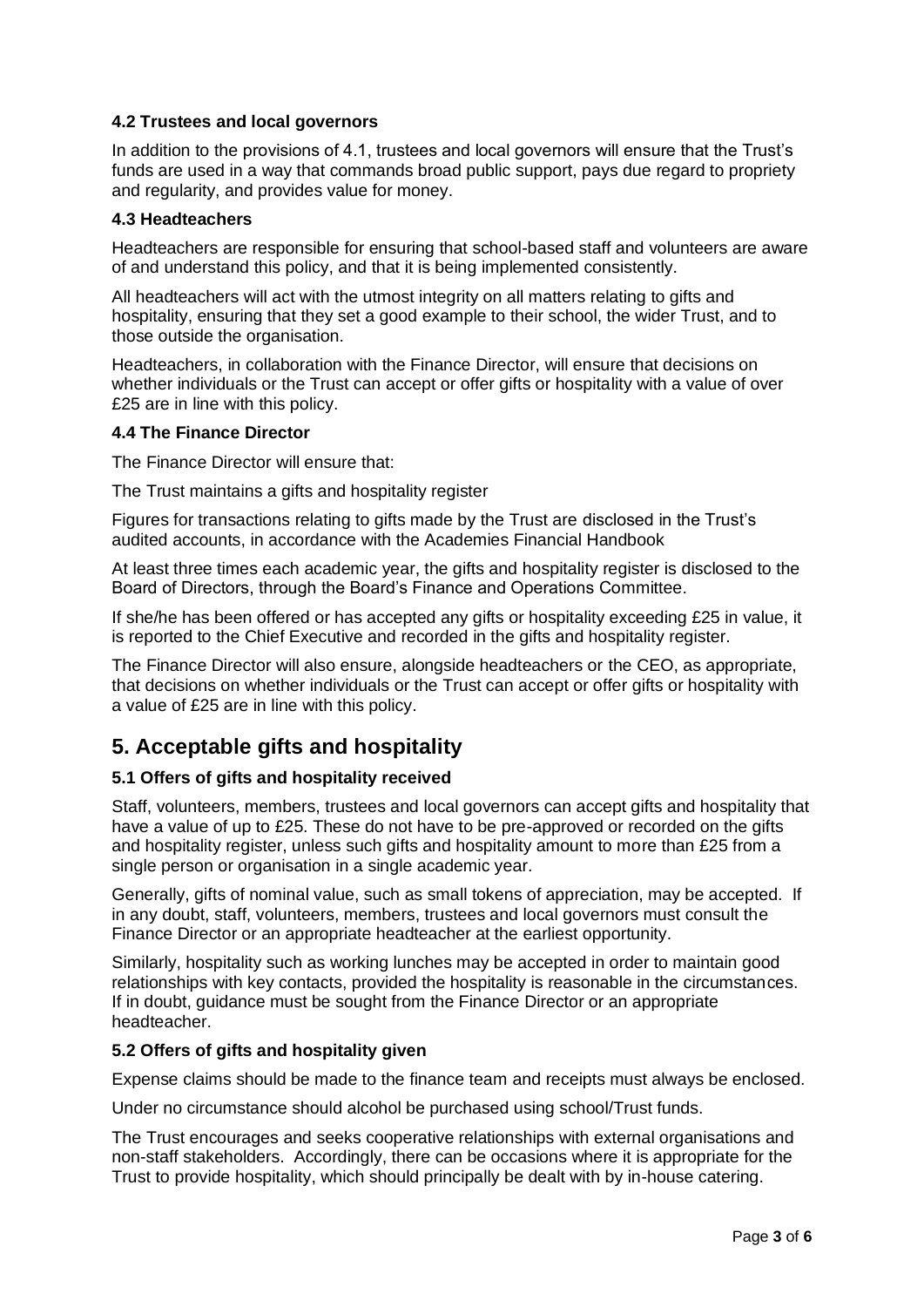Any hospitality provided by the Trust, such as a working lunch for visitors, must not be extravagant. A maximum value of £8 per head should be used as a guideline. It is expected that in these circumstances the meetings can clearly be defined as contributing towards school improvement. If a headteacher wishes to exceed the £8 maximum, he/she must first seek approval from the FD or CEO of the Trust.

## **5.3 Gifts and Hospitality made to staff using Trust funds**

Subject to Headteacher or CEO approval, it may be appropriate for a leaving gift up to a maximum value of £25 to be provided to a member of staff leaving employment with the Trust after 15 or more years of service. Such gifts are often supplemented with private contributions from other members of staff. If a Headteacher wishes to exceed the £25 maximum, he/she must first seek approval from the FD or CEO of the Trust.

It may be appropriate, subject to headteacher or CEO approval, to award token hospitality or a token gift up to a value of £10 to a member of staff who has, for example, achieved a significant milestone or made an exceptional contribution to the school/Trust, beyond that normally expected of someone in their position. Such gifts or hospitality would not be expected to be made to more than 20% of staff in each school (or central team) in a single academic year.

Gifts or hospitality for other purposes, such as maternity, birthdays, weddings etc., must not be provided from Trust/school funds. It is expected that items of this nature would be funded from personal contributions.

If a gift is purchased using a Trust credit card, the value of which the Finance Team determines to have exceeded the limits specified above, the Credit card holder is required to reimburse the Trust the value of the overpayment within 7 working days.

# **6. Unacceptable gifts and hospitality**

Staff, volunteers, members, trustees and local governors must never offer or accept any of the following when it is related to Trust business, or to their role in the Trust, or could reasonably be perceived as such:

- Monetary gifts
- Gifts or hospitality offered to family members, partners or close friends of members, trustees, local governors, volunteers or staff
- Gifts or hospitality from a potential supplier or tenderer in the immediate period before tenders are invited or during the tendering process
- Lavish or extravagant gifts or hospitality, even if they relate to activities the recipient undertakes in their own time

This list is not intended to be exhaustive.

# **7. Declining gifts and hospitality**

A member of staff, volunteer, member, trustee or local governor who is offered any of the unacceptable gifts or hospitality outlined above, should politely decline the offer.

If they feel it would not be appropriate for them to decline, they should refer the matter to an appropriate headteacher or the Finance Director. The headteacher or Finance Director may decline the offer, or donate the gift or hospitality to a worthy cause, and must also record the offer on the gifts and hospitality register.

Disciplinary action will be taken against anyone who fails to decline gifts or hospitality the Trust has deemed unacceptable.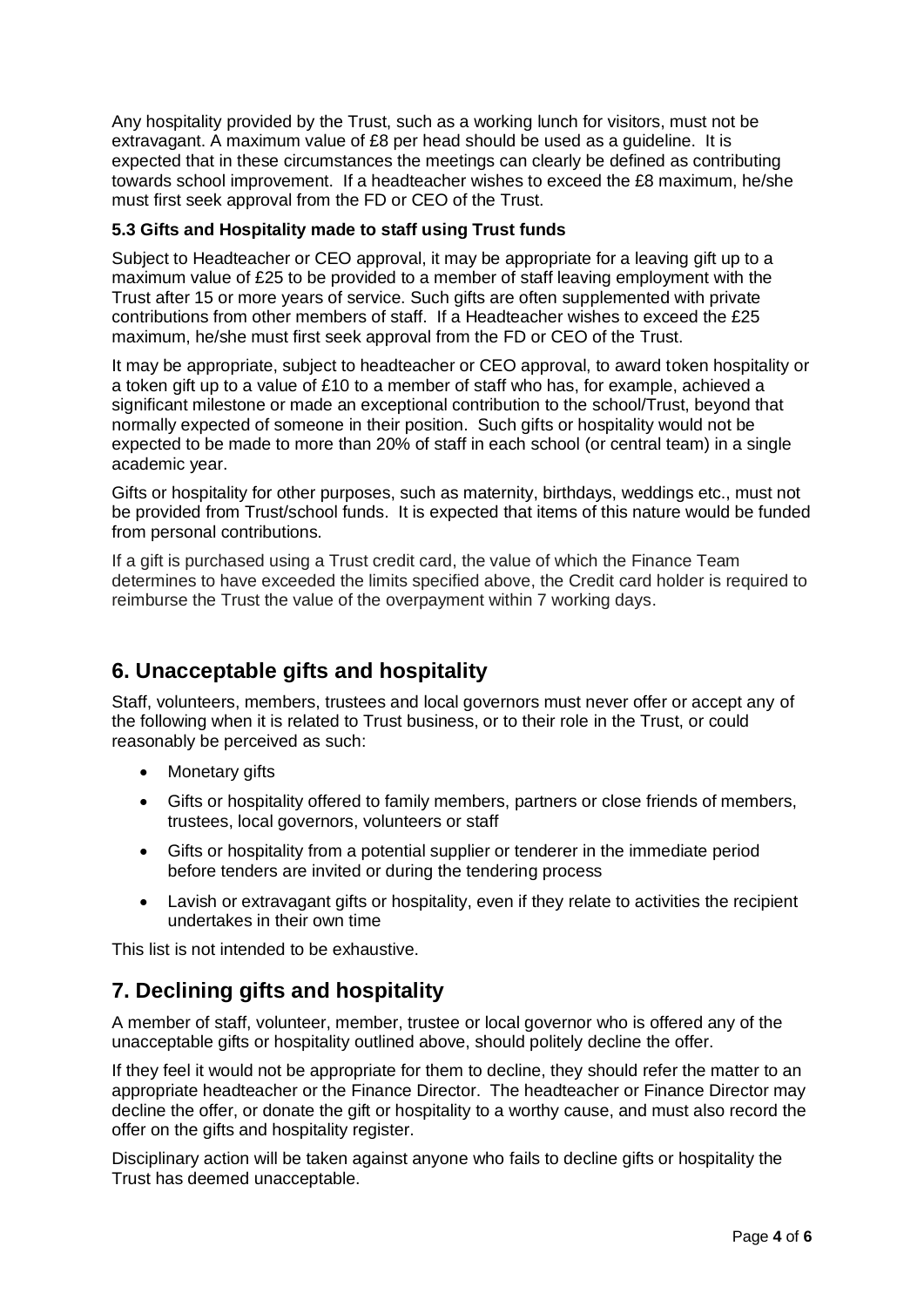# **8. Breach of this policy**

Any breach of this policy, including failure to declare any gifts or hospitality offered, will be dealt with as a disciplinary matter. If a breach is deemed to be in contravention of a law or statutory regulation then the Trust will bring the matter to the attention of the appropriate authorities.

# **9. Whistleblowing**

A member of staff, volunteer, member, trustee or local governor who wishes to report a breach of this policy should follow the Whistleblowing Procedure, which can be found on the [Trust's website.](http://www.vale-academy.org/)

END